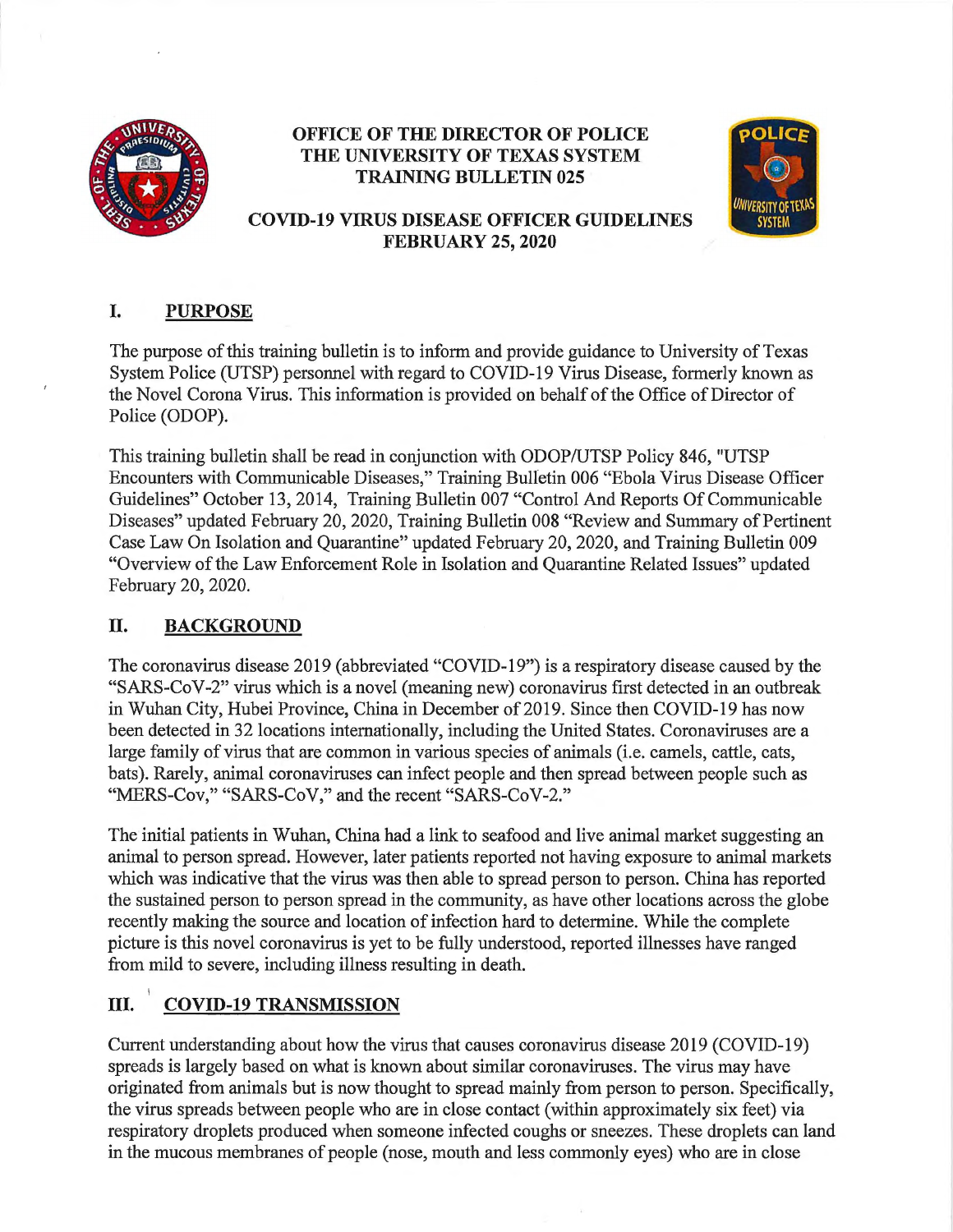TRAINING BULLETIN 025 Page 2

proximity or can be inhaled into the lungs. Alternatively, it is possibly that a person may become infected with COVID-19 by touching a contaminated surface or object that the virus is present on and subsequently touching their nose, mouth, or eyes. However, eyes are not currently thought to be the main way the virus spreads.

People are thought to be the most contagious when they are the most symptomatic, meaning when they are displaying the most signs and are the sickest. It is possible for some spread to occur before people show symptoms, and there have been some reported instances of this occurring with this new corona virus, but it is not thought to be the main method of transmission.

The ease of transmission, or how easily a virus spreads from person to person varies. Some viruses are highly contagious (i.e. measles), while other viruses are less so. The sustainability of the spread is another factor, that is whether the spread continues over multiple generations of people. The causal virus to COVID-19 has appeared to spread easily and sustainably in the Hubei province and other parts of China and is possibly sustainably spread in other minor breakouts such as Iran and Italy. There has been a few reported person-to-person spread cases in the United States, although this occurred only among a few close contacts and has not spread any further to date.

The transmission information is what has been learned about the novel coronavirus as of February 2020. As this is a new virus and an emerging disease there is still much to learn about the transmissibility, severity, and other features. The Center of Disease Control (CDC) website should be referred to for up to date information regarding the specifics and epidemiology of COVID-19.

#### **IV. PATIENT SIGNS AND SYMPTOMS SUGGESTING THE POSSIBILITY THAT A PATIENT MAY BE POTENTIALLY CONTAGIOUS**

Information gathered from confirmed cases of the coronavirus disease 2019 (COVID-19) report that illness have ranged from mild symptoms to severe illness and death. Symptoms include:

- Fever  $\mathcal{L}^{\text{max}}$
- Cough
- Shortness of breath

CDC indicated that at this time (February 2020), symptoms of COVID-19 may appear in as few as 2 days or as long as 14 days after exposure. This information is based on what was previously observed with the incubation period of MERS-Co V viruses. The latest situation summary updates are available on CDC's coronavirus disease 2019 (COVID-19) web page at https://www.cdc.gov/coronavirus/2019-ncov/summary.html

### **V. PREVENTION**

To date, there is currently no vaccine to prevent coronavirus disease 2019 (COVID-19). The best preventative method to prevent illness is to avoid being exposed to the virus. The CDC recommends everyday preventative actions are recommended to help prevent the spread of respiratory diseases, including:

- Avoid close contact with people who are sick.
- A void touching your eyes, nose, and mouth.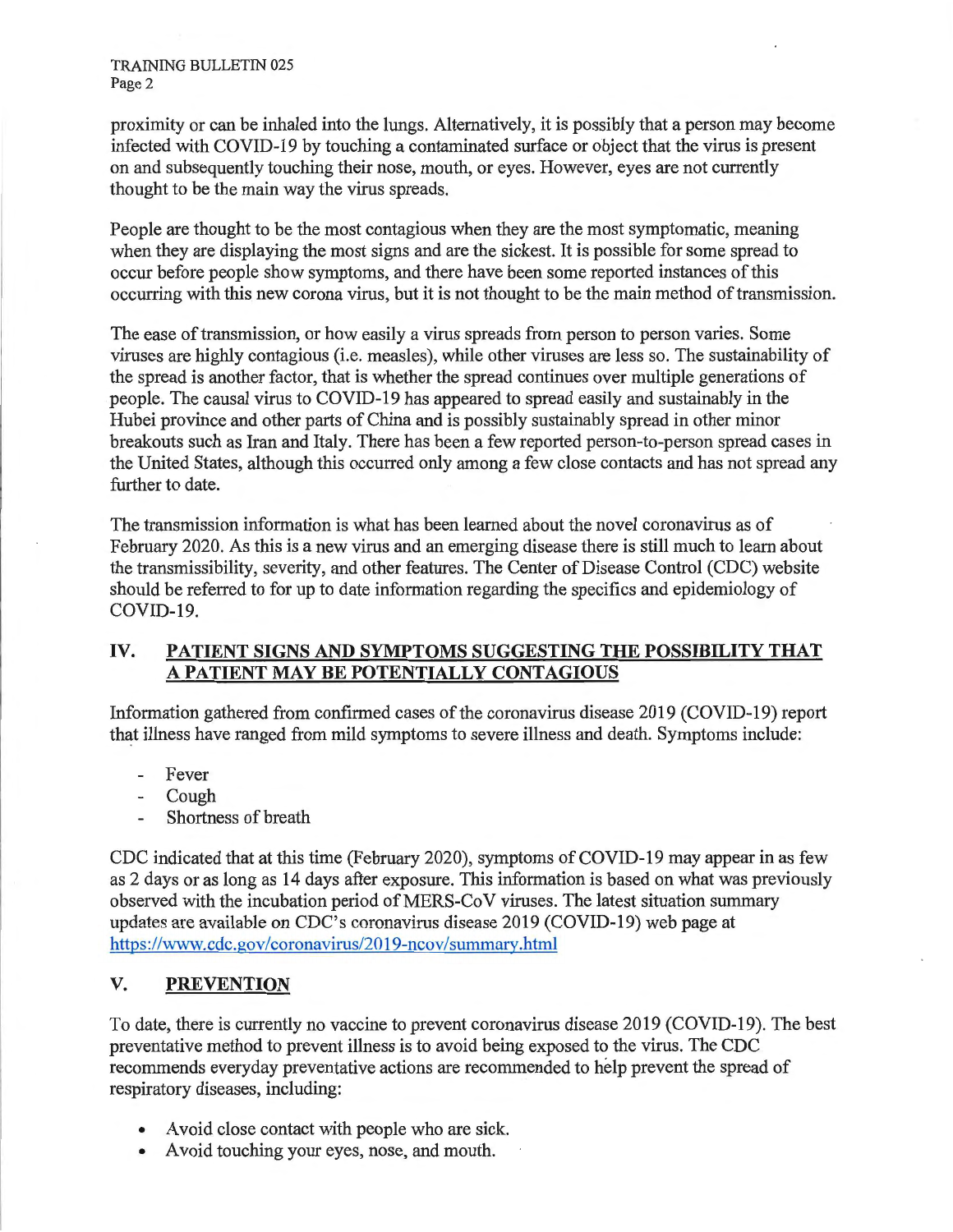- Stay home when you are sick.
- Cover your cough or sneeze with a tissue, then throw the tissue in the trash.
- Clean and disinfect frequently touched objects and surfaces using a regular household cleaning spray or wipe.
- Follow CDC's recommendations for using a facemask.
	- o CDC does not recommend that people who are well wear a facemask to protect themselves from respiratory diseases, including COVID-19.
	- o Facemasks should be used by people who show symptoms of COVID-19 to help prevent the spread of the disease to others. The use of facemasks is also crucial for health workers and people who are taking care of someone in close settings ( at home or in a health care facility).
- Wash your hands often with soap and water for at least 20 seconds, especially after going to the bathroom; before eating; and after blowing your nose, coughing, or sneezing.
	- o If soap and water are not readily available, use an alcohol-based hand sanitizer with at least 60% alcohol. Always wash hands with soap and water if hands are visibly dirty.

For information about handwashing, see CDC's Handwashing website https://www.cdc.gov/handwashing/

For information specific to healthcare, see CDC's Hand Hygiene in Healthcare Settings https://www.cdc.gov/handhygiene/index.html

These are everyday habits that can help prevent the spread of several viruses. CDC does have specific guidance for travelers. https://wwwnc.cdc.gov/travel/notices/warning/novel-coronaviruschina

## **VI. OFFICER GUIDELINES**

- a. Routine public contact cunently poses no substantial risk to police officers.
- b. Any officer's potential exposure to COVID-19, or someone infected with COVID-19, shall be reported to a UTSP supervisor immediately; the exposed officer should be medically evaluated/treated immediately.
- c. Supervisors who have been so notified shall immediately notify the institution Chief of Police and the Chief of Police shall, in turn, immediately notify the Office of the Director of Police; ODOP will then immediately contact the Medical Director, or Deputy Medical Director, UT System Police, for further guidance and direction.
- d. Prisoners with suspected COVID-19 shall be evaluated by EMS personnel and transported, if necessary, to a medical facility via ambulance, and not via UTSP vehicle.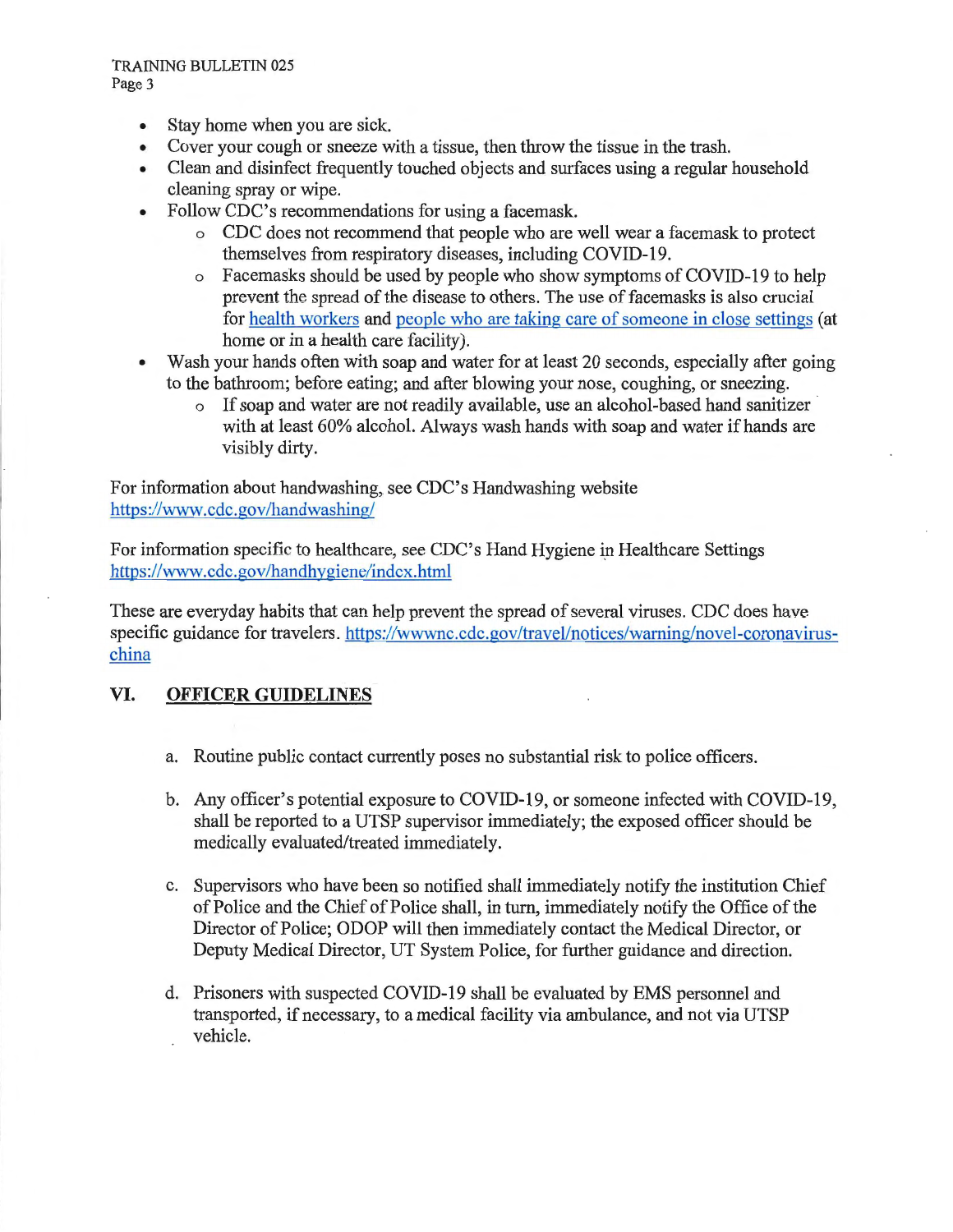### **VII. EXCERPTS FROM APPLICABLE STATE STATUTES-**

Sec. 81.050 Mandatory Testing of Persons Suspected of Exposing Certain Other Persons to Reportable Diseases, Including HIV Infection

(a) The executive commissioner by rule shall prescribe the criteria that constitute exposure to reportable diseases. The criteria must be based on activities that the United States Public Health Service determines pose a risk of infection.

(b) A person whose occupation or whose volunteer service is included in one or more of the following categories may request the department or a health authority to order testing of another person who may have exposed the person to a reportable disease:

- 1) a law enforcement officer;
- 2) a fire fighter;
- 3) an emergency medical service employee or paramedic;
- 4) a correctional officer;
- 5) an employee, contractor, or volunteer, other than a correctional officer, who performs a service in a correctional facility as defined by Section 1.07 (Definitions), Penal Code, or a secure correctional facility or secure detention facility as defined by Section 51. 02 (Definitions), Family Code;
- 6) an employee of a juvenile probation depmiment; or
- 7) any other emergency response employee or volunteer.

( c) A request under this section may be made only if the person:

(1) has experienced the exposure in the course of the persons employment or volunteer service;

(2) believes that the exposure places the person at risk of a reportable disease; and

(3) presents to the department or health authority a sworn affidavit that delineates the reasons for the request.

(d) The department or the departments designee who meets the minimum training requirements prescribed by department rule shall review the persons request and inform the person whether the request meets the criteria establishing risk of infection with a reportable disease.

(e) The department or the departments designee shall give the person who is subject to the order prompt and confidential written notice of the order. The order must:

(1) state the grounds and provisions of the order, including the factual basis for its issuance;

(2) refer the person to appropriate health care facilities where the person can be tested for reportable diseases; and

(3) inform the person who is subject to the order of that persons right to refuse to be tested and the authority of the department or health authority to ask for a court order requiring the test.